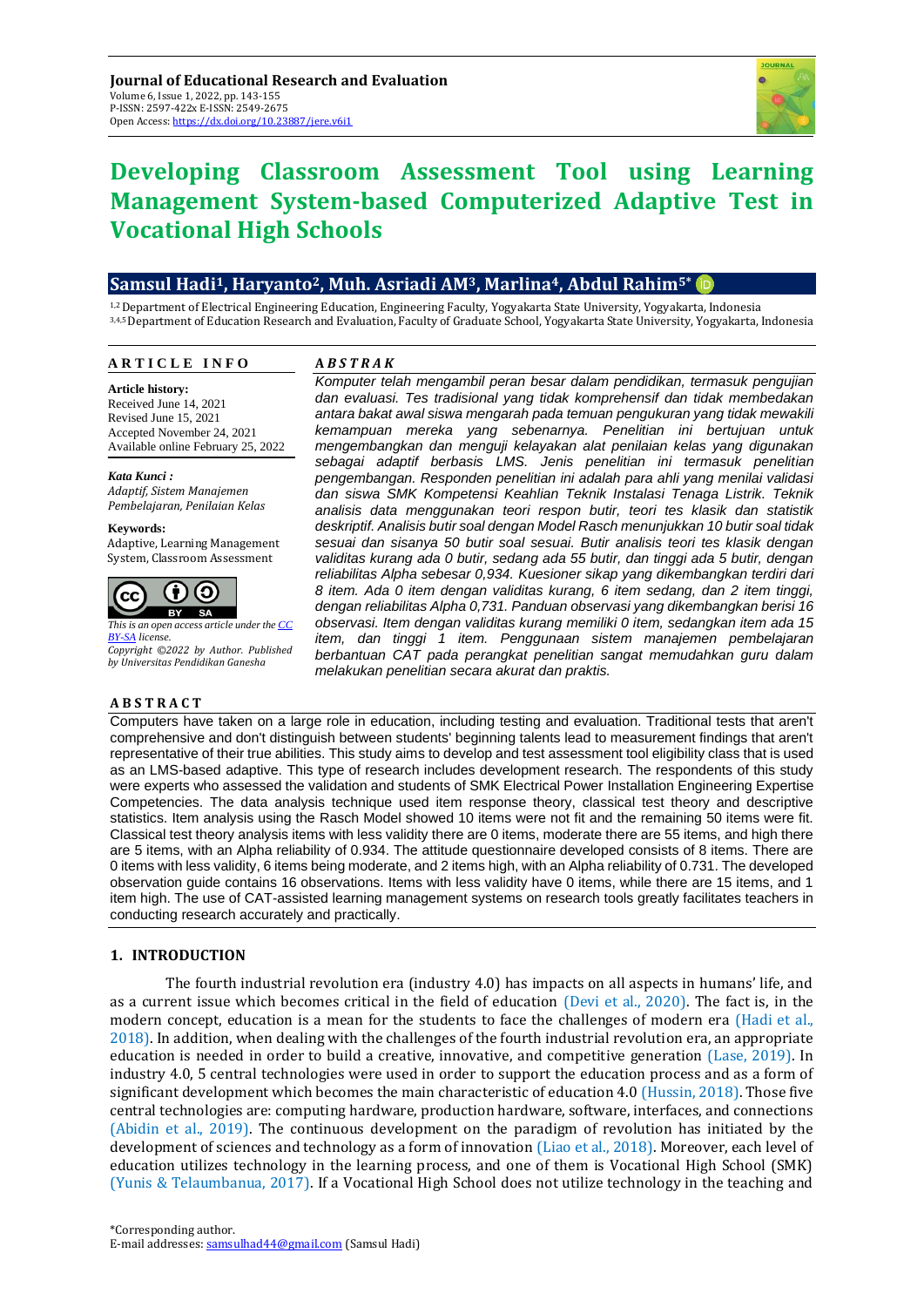learning process, then the school will not be able to compete with other Vocational High Schools or other High Schools that have adapted with the technology in 4.0 industry (Batubara, 2017). In the fourth industrial revolution era, education and technology cannot be separated, especially in Vocational Schools (Hardyanto & Surjono, 2016). In addition, the developments in the fourth industrial revolution era are conducted consciously and systematically, which are in accordance with Indonesian' future education goals and have good impacts (Abbasi et al., 2018).

The development of learning program in Vocational Schools needs at least 4 of 5 central technologies in the fourth industrial revolution era, since from 5 central technologies, one of them cannot be conducted in Vocational High Schools since it depends on the expertise program, and it is the production hardware (Putra et al., 2020). Meanwhile, four technology centrals that can be utilized in Vocational High Schools are computing hardwares, interfaces, softwares, and connections, while the utilization of technology in this era will help the students in achieving the learning goals. The four central technologies can be accesses by using gadget, laptop, and WIFI as the facilities provided in the school. The changes are seen from how the conventional technology turns into smart technology (Haryanto, 2013). One of the characteristics of 4.0 industrial revolution is the implementation of artificial intelligence as well as the utilization of 4.0 industry in vocational high schools, by implementing Learning Management System (LMS) (Codish et al., 2019). LMS is an internet-based software designed to control the e-learning program (Hu, X., Ng et al., 2020). LMS has certain characteristics, such as in the management of the learning content, the management of learning process, evaluation, by implementing online examination system, as well as the administration process that can be completed using online chatting and discussion forum (Jana & Khatun, 2021). One of outstanding LMS is Moodle (Modular Object-Oriented Dynamic Learning Environment).

Moodle is an Open Source Course Management System (CMC) which is also known as Learning Management System (LMS) or Virtual Learning Environment (VLE) which plays roles in the development of technology-based learning, in the form of website (Chaw & Tang, 2018). Moodle is an open source software that can be used for free, and it increases the number of Moodle users. As noted in 104.361 sites or, 21.000.000 courses or subjects, 179.000.000 users, and 232 countries that use Moodle (Copriady et al., 2020). The Moodle users tend to be increasing as well as the improvement of the features of the software, and the learning demands that are not limited. Moodle has several advantages, such as having complete features of communication media (chatting, messaging, or discussion forum), creating and administrating the learning materials, tracking the data of students' learning outcomes (data tracking), and its function can be extended (extensibility plugin); After that, Moodle is easy to use, since there is a flexibility to arrange the application based on the institutions' needs and policy in the learning process. Currently, in Indonesia, many still use classical test theory to analyze tests and estimate their abilities (Fajrianthi et al., 2016), but in the use of classical test theory, and the measurement results are far from the actual ability (Abidin et al., 2019; Asriadi & Istiyono, 2020). Classical test theory has many shortcomings, one of which is that the characteristics of the questions depend on the examinee (Istiyono et al., 2018; Wise et al., 2015). For example, if answered by an intelligent participant, the question will be a simple question, otherwise if it is answered by a less intelligent participant, the question will be difficult. Likewise the score that reflects the ability of the participant depends on the. If this happens, we will never know the true ability level of the examinees. The solution to this problem is to apply item response theory (IRT) (Van der Linden, 2018). This is because the skill level of participants and project parameter estimates are measured accurately.

4.0 industrial revolution era is one of the ways to change the assessment strategy by using internet (Febliza & Okatariani, 2020). One of the advantages of internet-based assessment application is its ability to present a test whose difficulty level is appropriate with students' capability. In addition, adaptive testing model can be used in dealing with the weakness of educational assessment, and the test is known as adaptive test or tailored test, or a test that has been designed based on the students' capability (Aybek & Demirtasli, 2017). The adaptive test is designed by determining the questions / items based on the participants' initial answers (responses) (Kezer, 2021). Adaptive test can accurately determine the participants' ability, even though there are various questions and working times done by each participant (A. Sahin et al., 2018). In addition, as a computer-based test, an adaptive test can show the final participant value immediately after the test is completed; and as a network-based test, an adaptive test can present all results to the teacher or administrator of the system (Sahi̇N & Gelbal, 2020). Moreover, Adaptive Quiz module installed in Moodle application can be used to perform adaptive assessments (D. I. Sahin & Shelley, 2020). However, LMS has not been used in Vocational High Schools. Therefore, it is necessary to use of Learning Management Systems (LMS)-based Computerized Adaptive Test (CAT) in Vocational High Schools.

Relevant research conducted by (Abidin et al., 2019) in developing a CAT to measure the HOTS of 10th grade high school students in physics. Further research conducted in developing CAT to measure critical physics skills. Research conducted by other researcher in developing CAT with fuzzy logic algorithms in describing students' abilities and inference system models in making decisions to choose the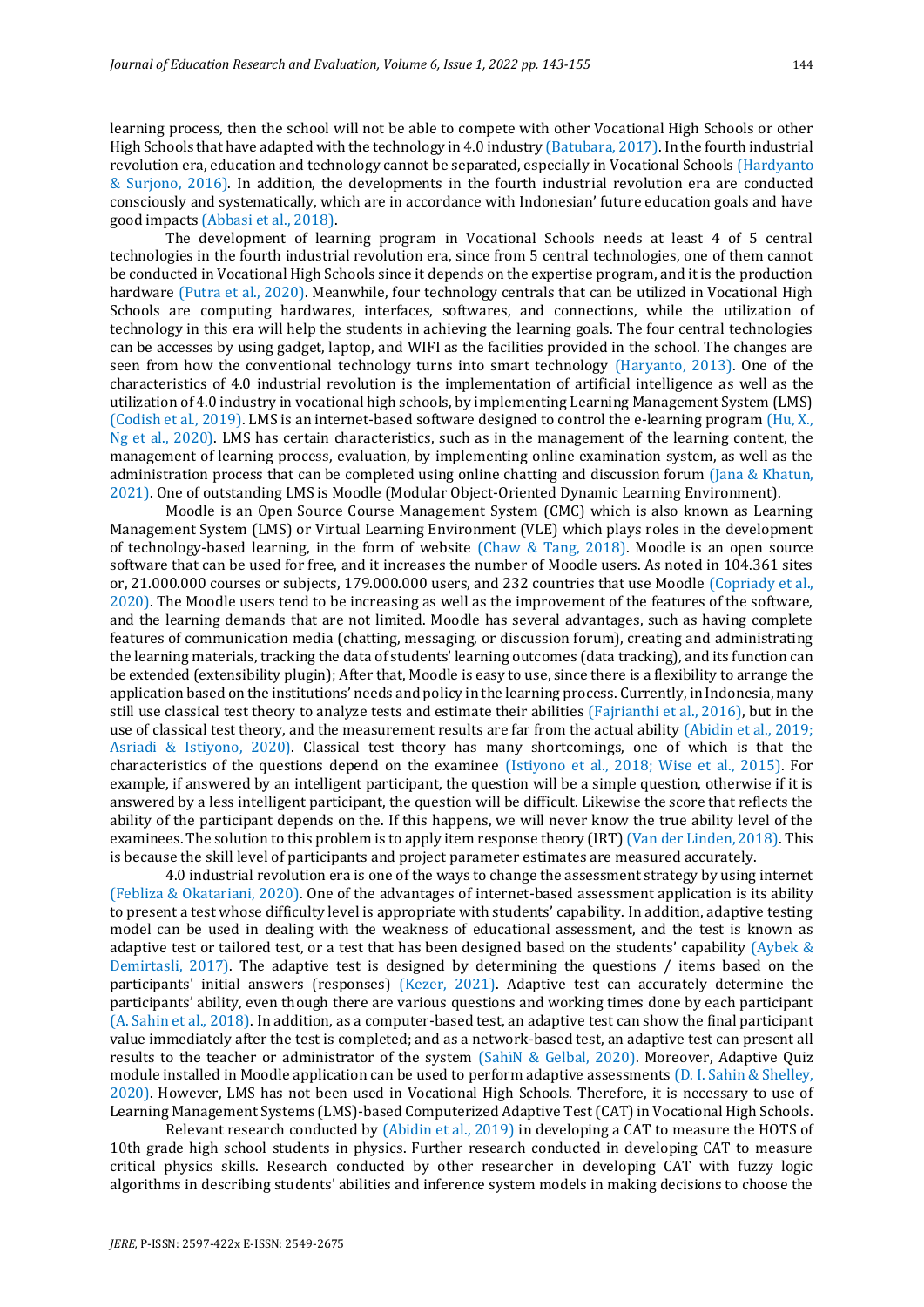right test items for students (Haryanto, 2013). Based on previous research, that this study aims to develop a computer-based adaptive classroom assessment tool or Computerized Adaptive Test (CAT) based on Learning Management Systems for the Electrical Engineering Skills Program in Vocational High Schools and test the feasibility of classroom assessment tools for the Electrical Engineering Skills Program in Vocational Schools.

# **2. METHODS**

In this study, the researcher implemented Research and Development (R&D) method and scale construction process as the development model (Gustiani, 2019). First, an application of LMS was conducted as a trial in Vocational High Schools, and then the data were analyzed and reported. Second, the application of entire LMS was conducted, and then the data were analyzed and reported again. The whole research processes were presented in Figure 1.



**Figure 1.** Development Step

There were six types of population of the research. First, the expertise of the students in the Vocational High Schools, since in this research, the expertise that was selected is Electrical Engineering. Hence, the expertise was selected by applying purposive sampling, in order to focus on developing the assessment tool. Second, the population is the students' level in Vocational High Schools, from the tenth grade to the twelfth grade, and the selection was conducted by applying purposive sampling, with the condition that the students have had an ideal capability on the expertise. Third, the population is the course whose assessment will be developed, and in this research is Electrical Installation. The fourth population is the vocational high school where the research was conducted. The determination of the schools was done randomly, and the selected schools were SMK Muhammadiyah 3 Yogyakarta and SMK Negeri 3 Yogyakarta. The fifth population was the student(s). The selection of students was also done randomly, such as 17 students from SMK Muhammadiyah 3 Yogyakarta, and 26 students from SMK Negeri 3 Yogyakarta. Finally, the sixth population was the teacher(s) that were selected purposively, and 3 teachers were selected from each school.

The instruments used in collecting the data were: 1. A test in the form of multiple choices in order to assess the students' knowledge related to Electrical Installation in XI 2 class of Electrical Installation Engineering Expertise Program; 2. Rating scale for assessing the students' attitude; 3. Observation Guidelines for assessing the students' skills; 4. Likert scale for assessing the appropriateness of the instruments on LMS-based Computerized Adaptive Test. In attachment 1, the lattice of the multiple-choice test is presented. The assessment on students' attitude is designed based on IP-21CSS (*Indonesian Partnership for 21 Century Skill Standard*), consist of 4C: Creativity, Critical Thinking, Communication, and Collaboration.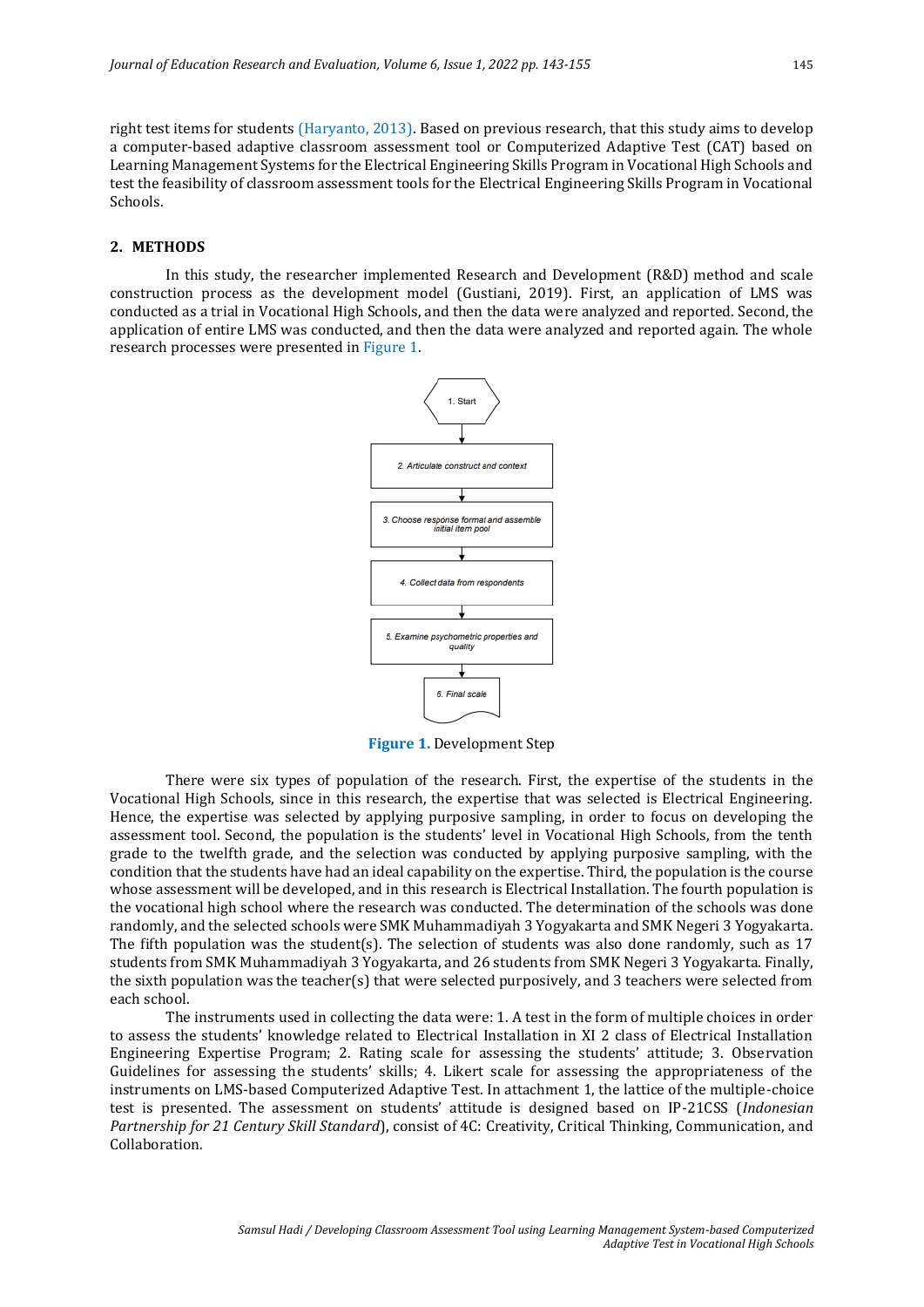# **3. RESULT AND DISCUSSION**

### **Results**

# **Ensuring the Construction and Context of the Instrument**

The classroom assessment tools developed in this study are: a) Electrical Installation test for the twelfth-grade students of Electrical Installation Engineering Expertise Program; b) questionnaires for assessing students' attitude; and c) observation guidelines for assessing students' practical skills. The assessment tools and the practical assessment tools are presented in the following section. The construct of the classroom assessment tool in this study was chosen based on its level of difficulty in order to be applied in a computer program. The questions are in the form of multiple choices with 5 alternative answers. Meanwhile, the questionnaires were designed in the form of case assessments with 4 alternative answers in order to assess the students' attitude, while the observation guideline contents consist of short entries, ranged from 1 to 4.

### **Selecting the format of the instrument**

A Mathematical test on Electrical Installation for the twelfth-grade students of Electrical Installation Engineering Expertise Program was analyzed with multiple choices. This type was chosen since it is easier to implement in CAT and the answer is certain. The last participant can choose or click the alternative answer that is considered as the best answer or the most correct. The participant's answer will be corrected directly by the computer and compared with the answer key. The questionnaire on assessing students' attitude uses a rating scale format based on the case study. The context is related to the participants' daily life at school and in the community. Then, the participants were asked to answer by choosing one of the available answers. The alternative for each answer has different weight values from 1 to 4. This model was chosen since it has been implemented in CAT or CBT, the participants' value depends on the alternative answers that are clicked by the students. The observation guideline for assessing students' practical skills uses a format for assessing the subcomponents of students' skills, conducted by the teacher. In addition, the observation guideline is complemented by the assessment grid, so it contains subcomponents of skills that can be assessed by the teacher based on the students' abilities, as presented in the rubric. The observation guideline is also easy to implement in CAT or CBT since because each item is already in the form of numbers.

#### **Data Collection**

The data collected in this study were obtained from the validation of the experts and students' responses. Before testing the instruments on the real users, the instruments were validated by the experts, who consisted of 6 persons. The validators were asked to assess each item of the instruments, ranged from 1 to 4, while 1= very invalid,  $2 =$  invalid 2,  $3 =$  valid, and  $4 =$  very valid. After validating the items of the instruments, then the instruments were given to the users. Questionnare for assessing students' attitude was given online, while the observation guidelines were not tested, since the research was conducted during Covid-19 pandemic.

# **The Test on Characteristics and Psychometric Quality Validity and Reliability**

# **Validity and Reliability of the Test**

The results of the analysis of the validity using Aiken's formula from 60 items obtained index V minimum =  $0.444$ , maximum =  $0.833$ , mean =  $0.661$ , and standard deviation =  $0.096$ , if the validity is classified into less, moderate, and high then the items which have less validity are 0 or 0%, the items which have moderate validity are 55 or 91.67%, and the items which have high validity is 5 or 8.34%. The results of the validity of the questions done by the experts indicate that all items are valid. From 60 items, and the items which have less validity are 0 or 0%, the items which have moderate validity are 55 or 91.67%, and the items which have high validity is 5 or 8.34%. Meanwhile, the value obtained from the reliability calculation using Cronbach's Alpha on 43 test participants is of 0.934. Thus, it can be concluded that the questions are valid and reliable, as presented in Figure 2.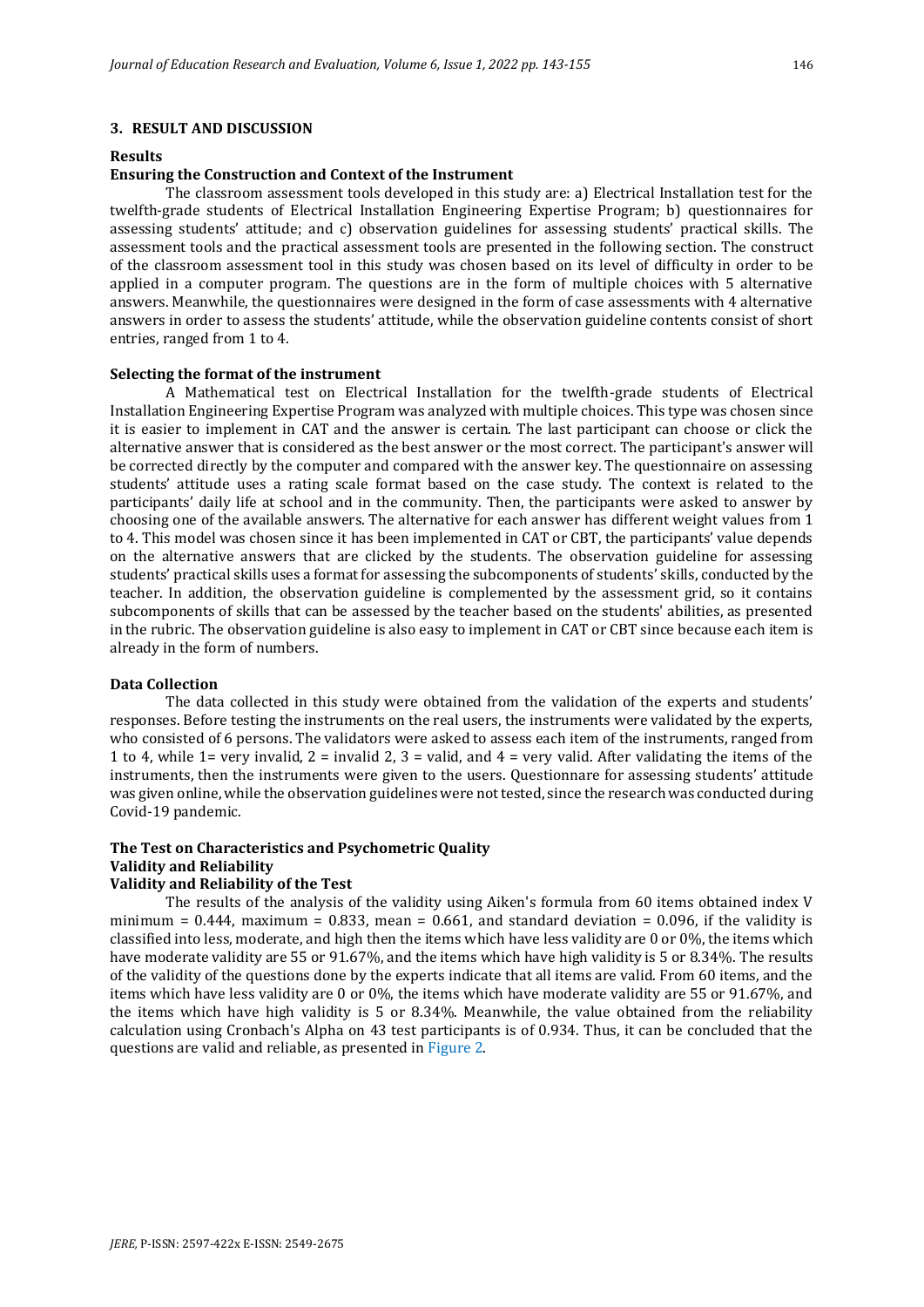

**Figure 2.** The Distribution of Validity of the Test Item

If the quality of the items in terms of total-item biserial correlation and a correlation coefficient is less than 0.3, then it is categorized as bad, and if it is greater than 0.3, it is categorized as good. From 60 items, 9 items or 15% of the items are bad, and 51 items or 85% of the items are good as presented in Figure 3. Even though several items are bad, but the correlation is positive and small, and there are 8 items that can still be used. If an item has a negative and small correlation, such items need to be corrected or discarded.



**Figure 3.** The Quality of the Test Item based on Biserial Correlation

Based on the analysis of multiple-choice items by using Rasch IRT model, the minimum value = - 2.837; maximum = 1,858; average = 0.283; and standard deviation = 0.766. in other words, the questions commonly have a moderate difficulty level and no questions are very difficult. In addition, based on the analysis, from 60 items, 10 items are not fit with Rasch model, while 50 items are fit. The proportion of items that are fit and not fit with Rasch model is presented in Figure 4.



**Figure 4.** The Proportion of Fit and Unfit Test Items

# **Validity and Reliabilyty of the Questionnare**

Aiken analysis on the validity of the 8 items obtained index V minimum =  $0.5$ , maximum =  $0.833$ , mean  $= 0.673$ , and standard deviation  $= 0.112$ . If the validity is classified into less, medium, and high, then the items which have less validity are 0 or 0%, the items which have moderate validity are 6 or 75.00%, and the items which have high validity is 2 or 25.00%. That are shown on Figure 5.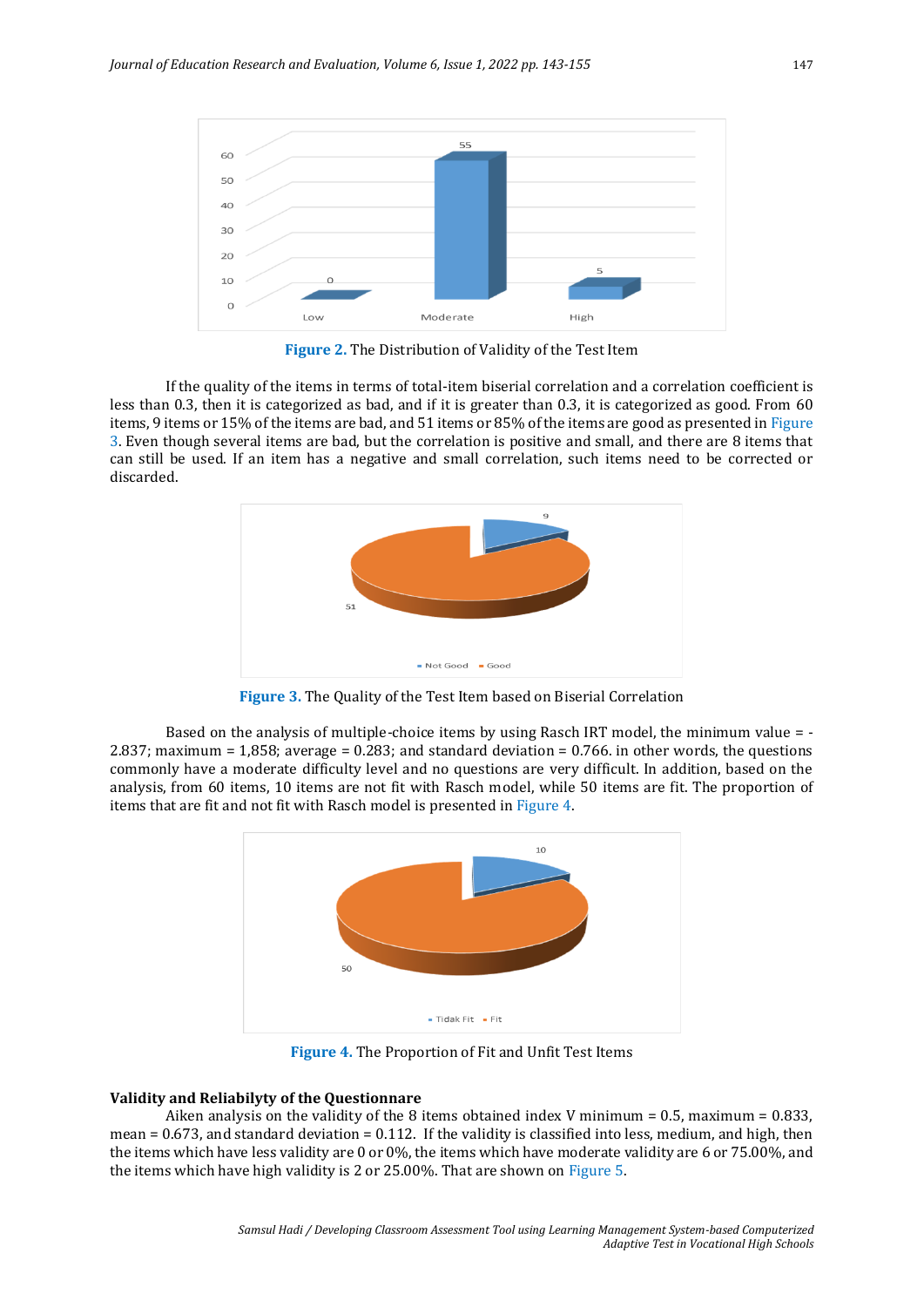

**Figure 5.** Distribution of Test Item Validity

If the quality of the items is viewed from the total-item product moment correlation and the correlation coefficient is less than 0.3, it is categorized as bad, and if it is greater than 0.3, it is categorized as good. Then, the result reveals that from 8 items, 1 item or 12.50% of the items are bad, and 7 items or 87.50% of the items are good, as presented in Figure 6. These bad items have positive and small correlation, but such items can still be used since they do not cause negative judgments.



**Figure 6.** The Quality of the Test Item based on *Product Moment* Correlation

## **Validity of the Observation Guideline**

Aiken's analysis on the validity of the 16 items on the observation guideline obtained index V minimum =  $0.5$ , maximum =  $0.833$ , mean =  $0.694$ , and standard deviation =  $0.097$ . If the validity is grouped into less, medium, and high, then the items which have less validity are 0 or 0%, the items which have moderate validity are 15 or 93.75%, and the items which have high validity is 1 or 6.25%. The result of validity testing by experts on the observation guideline reveals that 0 item or 0% of the items have less validity, 15 items or 93.75% of the items have moderate validity, and 1 item or 6.25% of the items have high validity, as presented in Figure 7. Since the observation guideline has not been tested to assess students' practical skills, the reliability has not been proven.



**Figure 7.** The Distribution of the Validity of Items in the Observation Guideline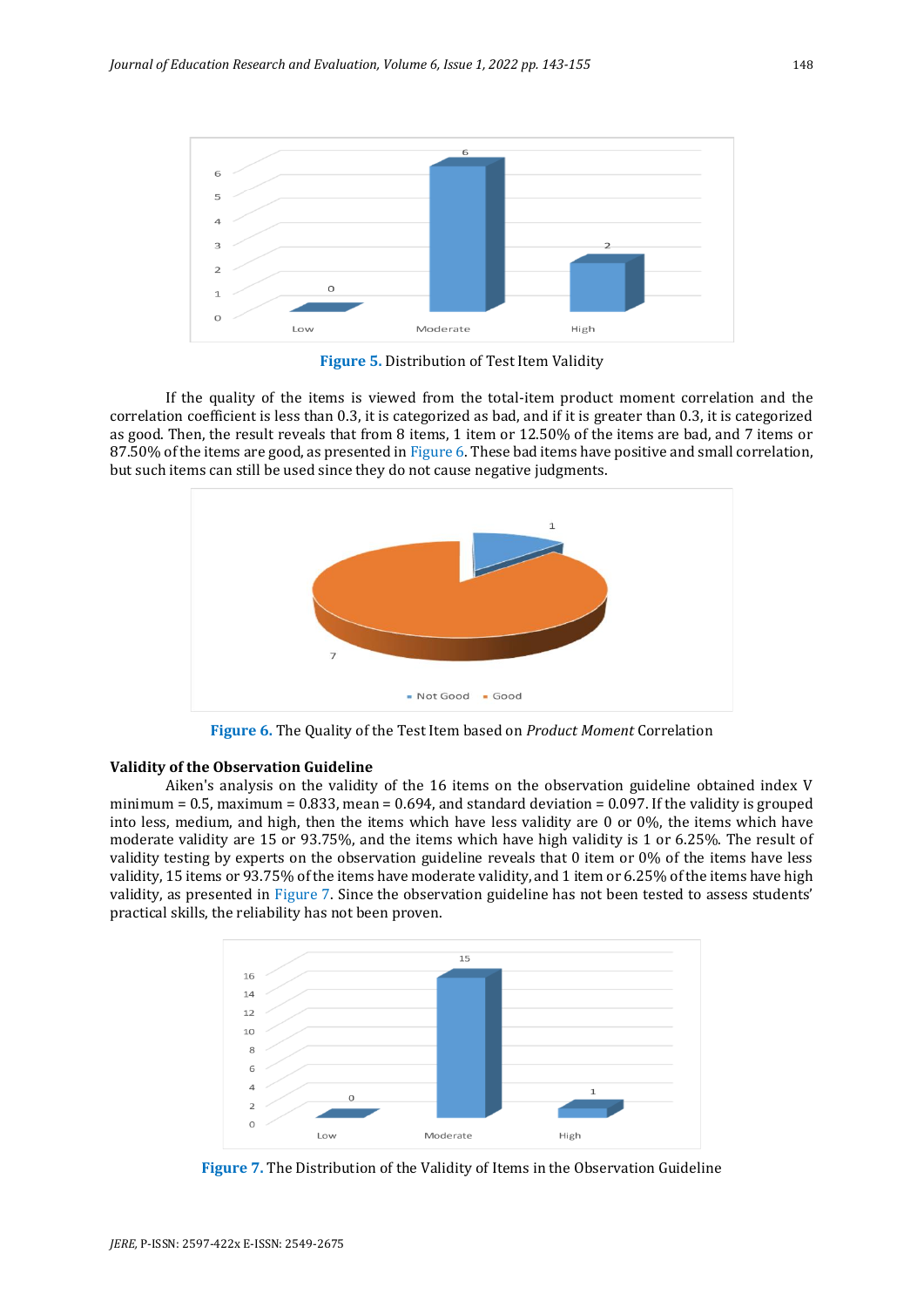By identifying the number of valid and good items from the test and questionnaires as well as the valid and goof items from the observation guideline, it can be concluded that the question items of the test, questionnaires, and observation guidelines can be used in Learning Management System-based Computerized Adaptive Test (CAT).

# **The Correlation of Item - Total**

This analysis aims to identify good and bad question items or statements used in the data collection process. At this stage, the correlation will be analyzed, namely tests and questionnaires. Biserial Correlation of Item Test – Total shown on Table 1.

| Item           | <b>Item Mean</b> | P Bis     | <b>Bis</b> | <b>AlphaIf Deleted</b> | <b>Category</b> |
|----------------|------------------|-----------|------------|------------------------|-----------------|
| <b>B1</b>      | 0.465116         | 0.33346   | 0.41851    | 0.933607467            | Good            |
| B2             | 0.651163         | 0.48256   | 0.62168    | 0.932659375            | Good            |
| B <sub>3</sub> | 0.674419         | 0.47653   | 0.61997    | 0.932703055            | Good            |
| <b>B4</b>      | 0.55814          | 0.29566   | 0.37199    | 0.933845951            | Good            |
| <b>B5</b>      | 0.906977         | 0.49908   | 0.8711     | 0.932951133            | Good            |
| <b>B6</b>      | 0.27907          | 0.24633   | 0.32876    | 0.934055179            | Good            |
| B7             | 0.534884         | $-0.0003$ | $-0.0004$  | 0.935724544            | Not Good        |
| B8             | 0.488372         | 0.25952   | 0.32531    | 0.934083635            | Good            |
| B <sub>9</sub> | 0.325581         | 0.37389   | 0.48643    | 0.933326806            | Good            |
| <b>B10</b>     | 0.232558         | 0.15771   | 0.21807    | 0.93448794             | Not Good        |
| <b>B11</b>     | 0.72093          | 0.19496   | 0.2602     | 0.934349805            | Not Good        |
| <b>B12</b>     | 0.302326         | 0.0658    | 0.08661    | 0.935131269            | Not Good        |
| <b>B13</b>     | 0.186047         | 0.30665   | 0.44548    | 0.933661156            | Good            |
| <b>B14</b>     | 0.511628         | 0.44383   | 0.55634    | 0.932895447            | Good            |
| <b>B15</b>     | 0.302326         | 0.24713   | 0.32531    | 0.934071494            | Good            |
| <b>B16</b>     | 0.627907         | 0.09606   | 0.12275    | 0.935052865            | Not Good        |
| <b>B17</b>     | 0.418605         | 0.36732   | 0.46391    | 0.933384743            | Good            |
| <b>B18</b>     | 0.44186          | 0.34981   | 0.44013    | 0.933499857            | Good            |
| <b>B19</b>     | 0.651163         | 0.47478   | 0.61165    | 0.932707675            | Good            |
| <b>B20</b>     | 0.348837         | 0.19404   | 0.24998    | 0.934431506            | Not Good        |
| <b>B21</b>     | 0.27907          | 0.40556   | 0.54128    | 0.933135313            | Good            |
| <b>B22</b>     | 0.395349         | 0.56075   | 0.71186    | 0.932150859            | Good            |
| <b>B23</b>     | 0.488372         | 0.4547    | 0.56997    | 0.932824858            | Good            |
| <b>B24</b>     | 0.604651         | 0.57079   | 0.72462    | 0.932086487            | Good            |
| <b>B25</b>     | 0.488372         | 0.27049   | 0.33906    | 0.934013387            | Good            |
| <b>B26</b>     | 0.627907         | 0.38268   | 0.48901    | 0.933280623            | Good            |
| <b>B27</b>     | 0.55814          | 0.20377   | 0.25638    | 0.934429949            | Not Good        |
| <b>B28</b>     | 0.534884         | 0.50855   | 0.63826    | 0.932475222            | Good            |
| <b>B29</b>     | 0.325581         | 0.49218   | 0.64033    | 0.932607567            | Good            |
| <b>B30</b>     | 0.395349         | 0.45798   | 0.5814     | 0.932806644            | Good            |
| <b>B31</b>     | 0.55814          | 0.48889   | 0.61513    | 0.932604458            | Good            |
| <b>B32</b>     | 0.55814          | 0.68886   | 0.86672    | 0.931300468            | Good            |
| <b>B33</b>     | 0.534884         | 0.71557   | 0.89808    | 0.931116845            | Good            |
| <b>B34</b>     | 0.511628         | 0.56676   | 0.71044    | 0.932093595            | Good            |
| <b>B35</b>     | 0.511628         | 0.64938   | 0.814      | 0.931550502            | Good            |
| <b>B36</b>     | 0.395349         | 0.47315   | 0.60066    | 0.93271013             | Good            |
| <b>B37</b>     | 0.44186          | 0.62685   | 0.7887     | 0.931706974            | Good            |
| B38            | 0.44186          | 0.74469   | 0.93697    | 0.930932878            | Good            |
| <b>B39</b>     | 0.395349         | 0.70677   | 0.89723    | 0.931210454            | Good            |
| <b>B40</b>     | 0.465116         | 0.64288   | 0.80686    | 0.931596191            | Good            |
| <b>B41</b>     | 0.325581         | 0.44474   | 0.57861    | 0.932896737            | Good            |
| <b>B42</b>     | 0.534884         | 0.54968   | 0.68989    | 0.932206985            | Good            |
| <b>B43</b>     | 0.348837         | 0.64744   | 0.83409    | 0.931629857            | Good            |
| <b>B44</b>     | 0.27907          | 0.28699   | 0.38303    | 0.933821239            | Good            |
| <b>B45</b>     | 0.511628         | 0.72115   | 0.90397    | 0.931075862            | Good            |
| <b>B46</b>     | 0.395349         | 0.3899    | 0.49498    | 0.933238248            | Good            |

**Table 1.** Biserial Correlation of Item Test – Total

*Samsul Hadi / Developing Classroom Assessment Tool using Learning Management System-based Computerized Adaptive Test in Vocational High Schools*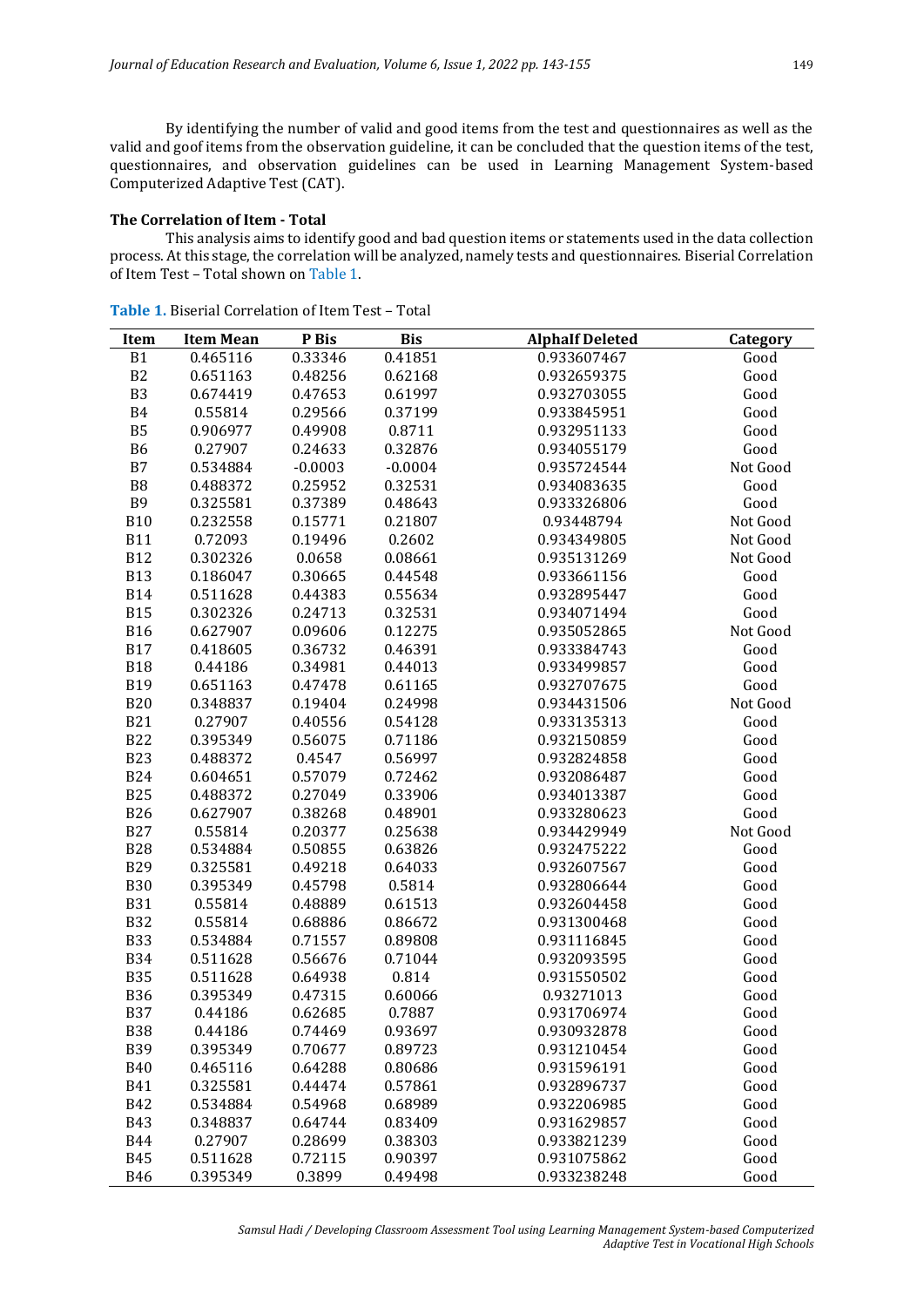| Item                      | <b>Item Mean</b> | P Bis   | <b>Bis</b> | <b>AlphaIf Deleted</b> | Category |
|---------------------------|------------------|---------|------------|------------------------|----------|
| <b>B47</b>                | 0.255814         | 0.38064 | 0.51635    | 0.93327862             | Good     |
| <b>B48</b>                | 0.372093         | 0.3303  | 0.42208    | 0.933607312            | Good     |
| <b>B49</b>                | 0.348837         | 0.47125 | 0.6071     | 0.932729561            | Good     |
| <b>B50</b>                | 0.534884         | 0.48616 | 0.61016    | 0.932620821            | Good     |
| <b>B51</b>                | 0.395349         | 0.59902 | 0.76044    | 0.931905383            | Good     |
| <b>B52</b>                | 0.302326         | 0.1759  | 0.23154    | 0.93448943             | Not Good |
| <b>B53</b>                | 0.255814         | 0.37643 | 0.51064    | 0.93330236             | Good     |
| <b>B54</b>                | 0.395349         | 0.40878 | 0.51894    | 0.933118801            | Good     |
| <b>B55</b>                | 0.465116         | 0.53019 | 0.66542    | 0.932334226            | Good     |
| <b>B56</b>                | 0.418605         | 0.31144 | 0.39334    | 0.93373993             | Good     |
| <b>B57</b>                | 0.395349         | 0.53784 | 0.68278    | 0.932297468            | Good     |
| <b>B58</b>                | 0.325581         | 0.2061  | 0.26813    | 0.934336654            | Not Good |
| <b>B59</b>                | 0.511628         | 0.48468 | 0.60755    | 0.932629846            | Good     |
| <b>B60</b>                | 0.418605         | 0.48732 | 0.61547    | 0.932616819            | Good     |
|                           | Mean             |         | $= 0.542$  |                        |          |
| <b>Standard Deviation</b> |                  |         | $= 0.218$  |                        |          |

From Table 1. Analysis of biserial correlation on the test items obtained a minimum value = -0.0004, maximum = 0.936, mean = 0.542, and standard deviation = 0.218, while the criteria of biserial correlation coefficient is:  $\langle 0.300 \rangle$  is bad and  $\langle 0.30 \rangle = 0.3$  is good, and it can be concluded that from 60 items, 9 items or 15% of the items are bad, and 51 items or 85% of the items are good. Then Bisserial Correlation of Item of the Questionnaire – Total is shown on Table 2.

| <b>Item</b>               | Item Mean  | Pearson<br>Correlation | <b>Alphaif Deleted</b> | Category |
|---------------------------|------------|------------------------|------------------------|----------|
| B <sub>1</sub>            | 3.51162791 | 0.484041862            | 0.303080308            | Good     |
| B <sub>2</sub>            | 3.39534884 | 0.409233549            | 0.344484092            | Good     |
| B <sub>3</sub>            | 3.55813953 | 0.649722305            | 0.4287629              | Good     |
| B4                        | 3.41860465 | 0.606425735            | 0.216942149            | Good     |
| B <sub>5</sub>            | 3.37209302 | 0.607028161            | 0.215938303            | Good     |
| <b>B6</b>                 | 3.58139535 | 0.529353323            | 0.436457506            | Good     |
| B7                        | 3.41860465 | 0.606425735            | 0.216942149            | Good     |
| B <sub>8</sub>            | 3.53488372 | 0.282866898            | 0.432946357            | Not Good |
|                           | Mean       | $= 0.512$              |                        |          |
| <b>Standard Deviation</b> |            | $= 0.224$              |                        |          |

**Table 2.** Bisserial Correlation of Item of the Questionnaire – Total

Based on Table. 2, analysis of the product moment correlation item - the total items of the questionnaire obtained the minimum value = 0.282, the maximum = 0.649, mean = 0.512, and the standard deviation = 0.224., with the criteria of biserial correlation coefficient: <0.300 is bad and> = 0.3 is good, and it can be concluded that from 8 items, 1 item or 12.50% of the items are bad, and 7 items or 87.50% of the items are good. The difficulty level of the test item are shown on Table 3.

| Item           | $S_X^2$  | $df.S_X2$ | RMSEA.S_X2 | $p.S_X2$ | Category |
|----------------|----------|-----------|------------|----------|----------|
| <b>B1</b>      | 17.6521  |           | 0.190346   | 0.013642 | Not Fit  |
| B <sub>2</sub> | 8.706704 | 5         | 0.132857   | 0.12135  | Fit      |
| B <sub>3</sub> | 4.793633 | 5         | $\theta$   | 0.441581 | Fit      |
| B4             | 1.666938 |           | 0          | 0.975962 | Fit      |
| <b>B5</b>      | #N/A     | 0         | 0          |          | Not Fit  |
| B6             | 5.876848 | 5         | 0.064618   | 0.318387 | Fit      |
| B7             | 23.36763 | 8         | 0.213862   | 0.002923 | Not Fit  |
| B <sub>8</sub> | 8.139249 |           | 0.062249   | 0.320475 | Fit      |
| <b>B9</b>      | 11.10785 | 5         | 0.170543   | 0.049283 | Not Fit  |
| <b>B10</b>     | 6.27729  | 4         | 0.116427   | 0.179375 | Fit      |
| <b>B11</b>     | 8.229092 |           | 0.124003   | 0.144054 | Fit      |

**Table 3.** Item Difficulty Level of the Test Item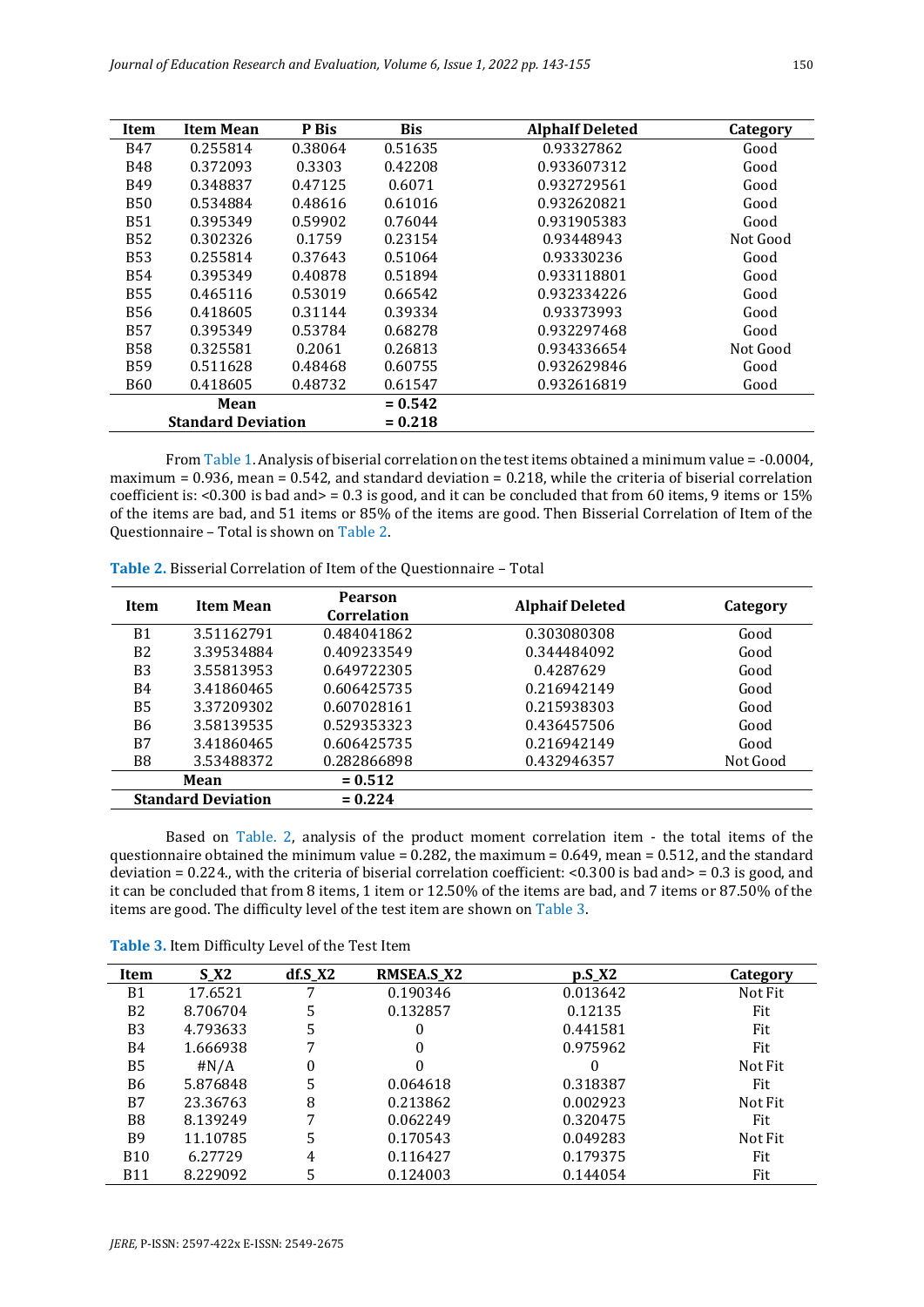| Item                      | $S_X2$               | $df.S_X2$                    | RMSEA.S_X2                    | $p.S_X2$             | Category   |
|---------------------------|----------------------|------------------------------|-------------------------------|----------------------|------------|
| <b>B12</b>                | 11.22261             | 5                            | 0.172138                      | 0.047141             | Not Fit    |
| <b>B13</b>                | 4.217551             | 3                            | 0.098301                      | 0.238911             | Fit        |
| <b>B14</b>                | 15.54175             | 7                            | 0.170451                      | 0.029649             | Not Fit    |
| <b>B15</b>                | 6.063697             | 5                            | 0.07117                       | 0.30007              | Fit        |
| <b>B16</b>                | 18.20928             | 6                            | 0.220113                      | 0.00573              | Not Fit    |
| <b>B17</b>                | 11.05106             | 8                            | 0.095292                      | 0.198823             | Fit        |
| <b>B18</b>                | 10.18902             | 7                            | 0.104149                      | 0.178113             | Fit        |
| <b>B19</b>                | 5.917389             | 5                            | 0.066095                      | 0.31434              | Fit        |
| <b>B20</b>                | 7.280882             | 6                            | 0.071294                      | 0.295651             | Fit        |
| <b>B21</b>                | 0.172813             | 5                            | $\pmb{0}$                     | 0.999379             | Fit        |
| <b>B22</b>                | 5.730141             | $\overline{7}$               | $\boldsymbol{0}$              | 0.571589             | Fit        |
| <b>B23</b>                | 7.427425             | 7                            | 0.038129                      | 0.385772             | Fit        |
| <b>B24</b>                | 5.706671             | 6                            | $\boldsymbol{0}$              | 0.456838             | Fit        |
| <b>B25</b>                | 13.58395             | 7                            | 0.149648                      | 0.059096             | Fit        |
| <b>B26</b>                | 4.262223             | 6                            | $\boldsymbol{0}$              | 0.641238             | Fit        |
| <b>B27</b>                | 7.506919             | $\overline{7}$               | 0.041524                      | 0.378071             | Fit        |
| <b>B28</b>                | 5.740929             | 8                            | $\boldsymbol{0}$              | 0.676226             | Fit        |
| <b>B29</b>                | 3.11773              | 5                            | $\boldsymbol{0}$              | 0.681841             | Fit        |
| <b>B30</b>                | 5.954574             | 7                            | $\boldsymbol{0}$              | 0.545063             | Fit        |
| <b>B31</b>                | 5.923508             | $\overline{7}$               | $\boldsymbol{0}$              | 0.548709             | Fit        |
| <b>B32</b>                | 13.37427             | $\overline{7}$               | 0.147245                      | 0.063498             | Fit        |
| <b>B33</b>                | 10.2428              | 8                            | 0.081701                      | 0.248397             | Fit        |
| <b>B34</b>                | 14.23542             | 7                            | 0.156877                      | 0.047149             | Not Fit    |
| <b>B35</b>                | 9.787565             | $\overline{7}$               | 0.097373                      | 0.200935             | Fit        |
| <b>B36</b>                | 10.41164             | $\overline{7}$               | 0.107723                      | 0.166422             | Fit        |
| <b>B37</b>                | 8.403594             | $\overline{7}$               | 0.069095                      | 0.298353             | Fit        |
| <b>B38</b>                | 12.2101              | $\overline{7}$               | 0.133122                      | 0.093858             | Fit        |
| <b>B39</b>                | 9.077308             | 7                            | 0.084058                      | 0.247153             | Fit        |
| <b>B40</b>                | 5.862853             | $\overline{7}$               | $\boldsymbol{0}$              | 0.555852             | Fit        |
| <b>B41</b>                | 7.339135             | 5                            | 0.10554                       | 0.196615             | Fit        |
| <b>B42</b>                | 15.14244             | 8                            | 0.145799                      | 0.056434             | Fit        |
| <b>B43</b>                | 10.15488             | 6                            | 0.128404                      | 0.118279             | Fit        |
| <b>B44</b>                | 7.535264             | 5                            | 0.109876                      | 0.183777             | Fit        |
| <b>B45</b>                | 16.05028             | 7                            | 0.175452                      | 0.024661             | Not Fit    |
| <b>B46</b>                | 11.60972             | 7                            | 0.125217                      | 0.114146             | Fit        |
| <b>B47</b>                |                      | $\overline{4}$               | $\boldsymbol{0}$              | 0.427479             |            |
| <b>B48</b>                | 3.844361<br>6.685809 | 6                            | 0.052168                      | 0.350883             | Fit<br>Fit |
|                           |                      |                              |                               |                      |            |
| B49<br><b>B50</b>         | 10.20438<br>7.867164 | 6<br>8                       | 0.129167<br>$\bf{0}$          | 0.116305<br>0.446553 | Fit<br>Fit |
| <b>B51</b>                |                      | 7                            | 0.11401                       |                      | Fit        |
| <b>B52</b>                | 10.82151             | 5                            | 0.163658                      | 0.146596             | Fit        |
|                           | 10.62461             |                              |                               | 0.059352             |            |
| <b>B53</b><br><b>B54</b>  | 1.045281             | $\overline{\mathbf{4}}$<br>7 | $\pmb{0}$<br>$\boldsymbol{0}$ | 0.902854<br>0.982558 | Fit<br>Fit |
|                           | 1.492804             |                              |                               |                      |            |
| <b>B55</b>                | 9.528943             | 7                            | 0.092746                      | 0.216876             | Fit        |
| <b>B56</b>                | 19.5958              | 8                            | 0.185772                      | 0.011978             | Not Fit    |
| <b>B57</b>                | 5.303469             | 7                            | $\boldsymbol{0}$              | 0.622983             | Fit        |
| <b>B58</b>                | 8.739286             | 5                            | 0.13344                       | 0.119926             | Fit        |
| <b>B59</b>                | 8.238586             | 7                            | 0.064907                      | 0.312027             | Fit        |
| <b>B60</b>                | 8.896436             | 8                            | 0.051652                      | 0.351108             | Fit        |
|                           | Mean                 |                              | $= 0.283$                     |                      |            |
| <b>Standard Deviation</b> |                      |                              | $= 0.766$                     |                      |            |

Base on Table 3, the IRT analysis using Rasch model on the participants' responses in the multiple choice test obtained a minimum value = -2.837; maximum = 1,858; mean = 0.283; and standard deviation = 0.766. and it can be concluded that from 60 items, 10 items are not fit with the Rasch model, while 50 items are fit.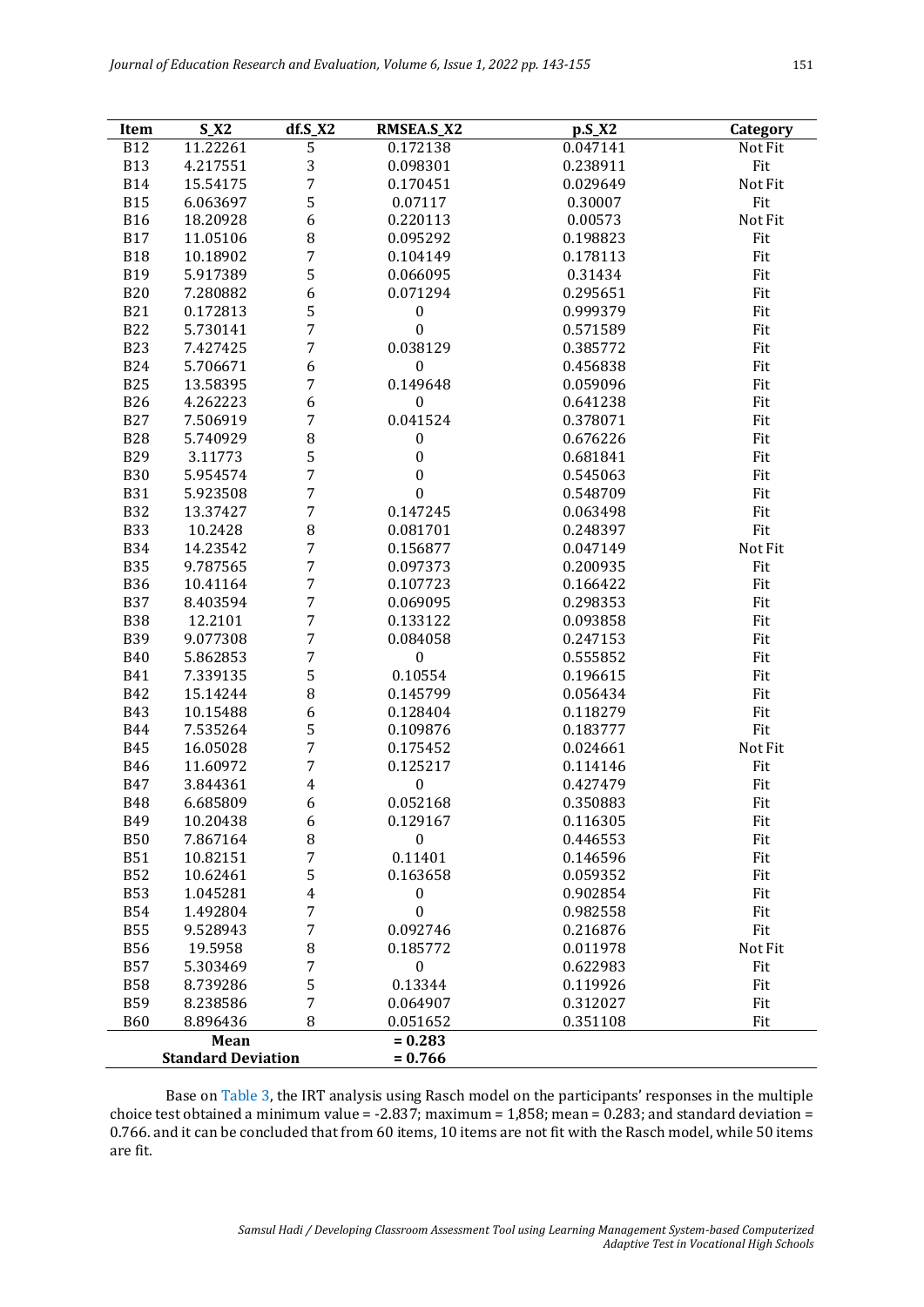# **Discussion**

The development of an adaptive classroom assessment device based on a learning management system is a set of assessment forms consisting of three types, namely the assessment of knowledge aspects in the form of multiple choice, assessment of aspects of attitudes made in the form of a graded scale (rating scale), case assessment, and assessment of skill aspects (psychomotor). It was made in the form of an observation guide. The assessment tool is used in assessing learning activities in the electrical engineering expertise program in SMK. This learning device is made based on a learning management system by applying the CAT system. Currently the assessment no longer has to be done manually but can be made in a digital system sistem (Boonprasom & Sintanakul, 2020). A learning management system is a platform that offers a variety of integrated tools for delivering and managing online instruction via computer devices (Fearnley & Amora, 2020). The implementation of the LMS has made it easy and provides the right digital learning environment for a large number of distance lessons (Noreen, 2020). Assessment with a learning management system serves as the right platform to assess their self-learning skills, so that they become more useful and relevant in today's world of work (Biney, 2020). Adaptive classroom assessment tools based on the learning management system with the CAT system provide the opportunity for teachers to assess comprehensive student competencies in an easy way (Rizal et al., 2020). The standardized learning management system supports an inclusive learning environment for academic progress with an intermediary structure that promotes online collaborative grouping, professional training, discussion, and communication (Bradley, 2020). Learning management system-based assessment forms approach can produce objective values in a practical way (Ngafeeson & Gautam, 2021). So that this assessment tool can be used by teachers or schools in mapping students' abilities more honestly and transparently. The assessment component that is the main emphasis in this assessment tool is the 4C component, namely Creativity, Critical Thinking, Communication, and Collaboration. These components are the focus of competencies that must be achieved in 21st century learning (Asriadi & Istiyono, 2020).

Based on the feasibility analysis, all developed instruments (tests, questionnaires, and observation sheets) have met the valid and reliable criteria. From the results of the Aiken V index calculation, an item or device can be categorized based on its index. If the index is less than or equal to 0.4, it is said to be less valid, 0.4-0.8 is said to be moderately valid, and if it is greater than 0.8 it is said to be very valid. (Retnawati, 2017). Based on the findings from data analysis, the test instrument has 55 test items in the valid category and 5 test items in the very valid category. The questionnaire instrument obtained 6 statement items that were in the valid category and 2 statements that were in the very valid category. In the observation sheet instrument obtained 15 items that are in the valid category and 1 item which is in the very valid category. The results of Cronbach's Alpha reliability calculation from the questions obtained a value of 0.934 which was in the very reliable category, while the questionnaire instrument obtained a value of 0.731 which was in the reliable category. It is supported by previous study that uses validity and reliability to ensure that the measurement of the assessment tool developed is appropriate and implementation in the learning process program runs well (Rudibyani et al., 2020). Thus, the concepts of validity and reliability are needed so that the required information can be obtained accurately and precisely.

A good instrument in addition to meeting the valid and reliable criteria, must also have the conformity of the item function with the overall function of the instrument so it is necessary to do Biserial Correlation analysis. Instrument items are said to meet good criteria if they have a biserial correlation coefficient greater than 0.3 (Dewanti et al., 2020). Based on the results of the Biserial Correlation analysis on the test instrument, 51 test items were in the good category and 9 test items were in the bad category. The questionnaire instrument obtained 7 good statements and 1 bad statement. Especially for test instruments, it is necessary to know the index of difficulty of each item because the index of difficulty of the items will not change even if the questions are done by different respondents. Therefore, it is necessary to carry out an IRT analysis of the Rasch model of the responses to multiple choice questions to determine the level of difficulty of the items. The test item is said to be fit/good if it has a difficulty level item greater than 0.5 (Dewanti et al., 2021). Based on the results of the IRT analysis of the Rasch model, there were 50 items that fit and 10 items that did not fit.

In addition, the use of CAT-assisted learning management systems on research tools greatly facilitates teachers in conducting research accurately and practically. This is in accordance with research conducted by other researcher that learning using the Learning management system makes for a better and more professional understanding (Liu & Geertshuis, 2021). So in general, this assessment tool is suitable for use on different respondents but at the same level. The novelty of this research lies in the research output, namely the output of the assessment tool that is oriented to the knowledge aspect, attitude aspect and skill aspect. This study focuses on the development of an assessment system based on the Learning management system with the CAT system. In the midst of the current situation of technological development, of course, the use of digital devices in assessing the learning process must be applied.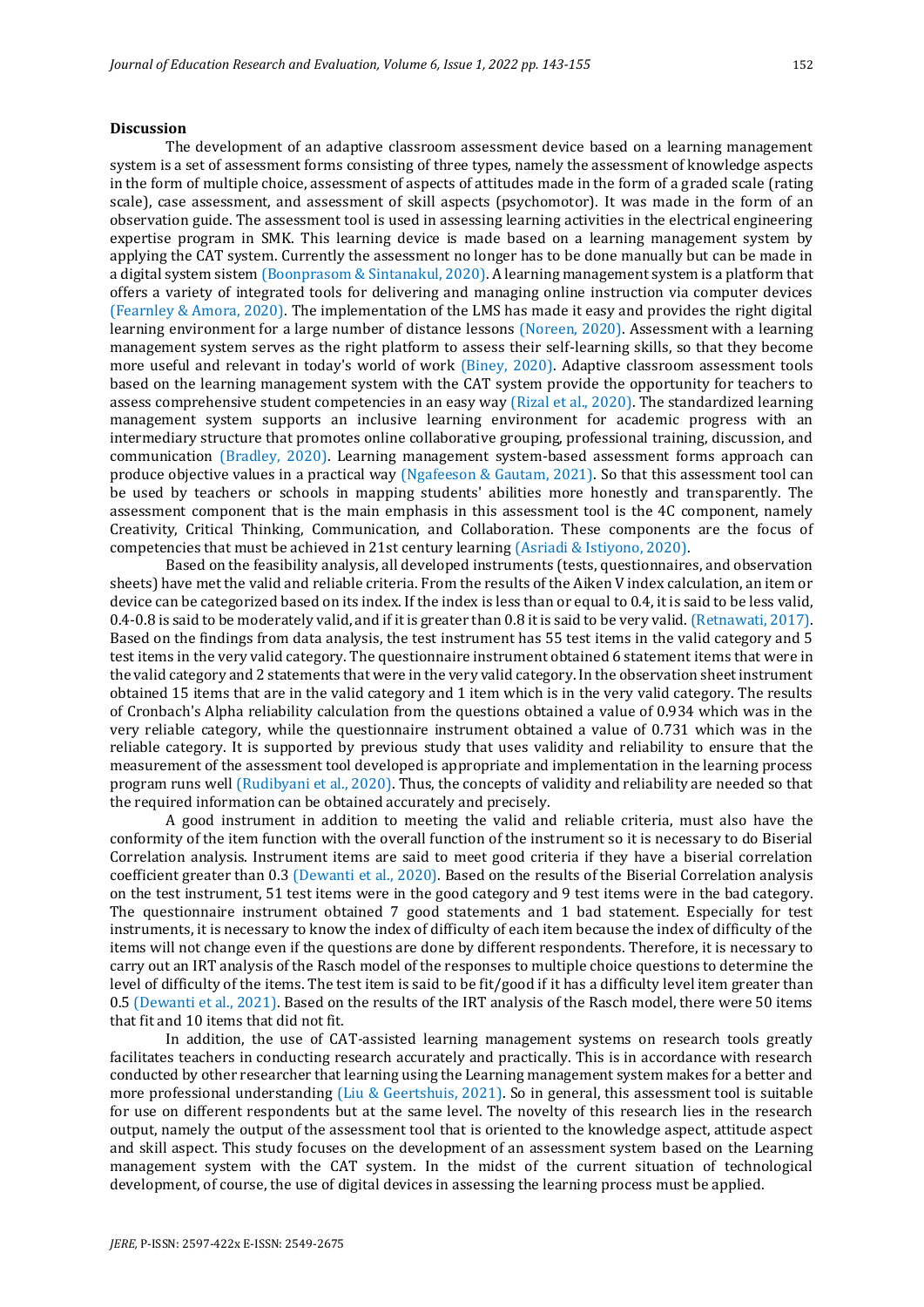# **4. CONCLUSION**

The construct of the class assessment tool in this study was chosen which is easy to implement in a computer program. The questions are made in the form of multiple choice with five alternative answers. The attitude questionnaire was made in the form of a case assessment with 4 alternative answers, while the observation guidelines were made in the form of short entries with numbers between 1 to 4. All assessment tools had met the valid and reliable criteria based on validity analysis and reliability tests so that the class assessment tool was suitable to be used as a reference. Then teachers to evaluate in measuring the achievement of indicators at the end of learning to achieve predetermined learning objectives. This is seen from the aspects of readability, construction, and content suitability. The limitation in this study lies in the material presented on the test equipment which focuses on the electrical system installation engineering material. As a recommendation in the future for researchers to develop assessment tools made in various formats such as test instruments can be formed in essay format with more diverse material. In addition, it can also be applied to focus on different materials which are expected to increase knowledge and variety and their impact on the achievement of learning objectives.

# **5. REFERENCES**

- Abbasi, S., Moeini, M., Shahriari, M., Ebrahimi, M., & Khoozani, E. K. (2018). Designing and manufacturing of educational multimedia software for preventing coronary artery disease and its effects on modifying the risk factors in patients with coronary artery disease. *Electronic Journal of General Medicine*, *15*(3), 1–6. https://doi.org/10.29333/ejgm/85942.
- Abidin, A. Z., Istiyono, E., Fadilah, N., & Dwandaru, W. S. B. (2019). A computerized adaptive test for measuring the physics critical thinking skills in high school students. *International Journal of Evaluation and Research in Education (IJERE)*, *8*(3), 376. https://doi.org/10.11591/ijere.v8i3.19642.
- Asriadi, M., & Istiyono, E. (2020). Exploration of Creative Thinking Skills of Students in Physics Learning. *Journal of Educational Science and Technology (EST)*, *6*(2), 151–158. https://doi.org/10.26858/est.v6i2.12737.
- Aybek, E. C., & Demirtasli, R. N. (2017). Computerized Adaptive Test (CAT) Applications and Item Response Theory Models for Polytomous Items. *International Journal Of Research In Education And Science*, *3*(2), 475–475. https://doi.org/10.21890/ijres.327907.
- Batubara, H. H. (2017). engembangan Situs E-Learning Dengan Moodle Versi 3.1 Sebagai Media Pembelajaran Pada Program Studi Pendidikan Guru Madrasah Ibtidaiyah. *AL-BIDAYAH: Jurnal Pendidikan Dasar Islam*, *9*(1), 1–10. https://doi.org/10.14421/al-bidayah.v9i1.116.
- Biney, I. K. (2020). Experiences of adult learners on using the Sakai Learning Management System for learning in Ghana. *Journal of Adult and Continuing Education*, *26*(2), 262–282. https://doi.org/10.1177/1477971419864372.
- Boonprasom, C., & Sintanakul, K. (2020). The Development of Collaborative Learning Management System Using Problem-Based on Cloud Learning to Enhance Critical Thinking. *2020 7th International Conference on Technical Education (ICTechEd7)*, 13–18. https://doi.org/10.1109/ICTechEd749582.2020.9101249.
- Bradley, V. M. (2020). Learning Management System (LMS) Use with Online Instruction. *International Journal of Technology in Education*, *4*(1), 68–92. https://doi.org/10.46328/ijte.36.
- Chaw, L. Y., & Tang, C. M. (2018). What Makes Learning Management Systems Effective for Learning? *Journal of Educational Technology Systems*, *47*(2), 152–169. https://doi.org/10.1177/0047239518795828.
- Codish, D., Rabin, E., & Ravid, G. (2019). User behavior pattern detection in unstructured processes a learning management system case study. *Interactive Learning Environments*, *27*(5–6), 699–725. https://doi.org/10.1080/10494820.2019.1610456.
- Copriady, J., Iswandari, S. N., Noer, A. M., & Albeta, S. W. (2020). Pengembangan E-Modul Berbasis Moodle Pada Materi Hidrokarbon. *Edusains*, *12*(1), 81–88. https://doi.org/10.15408/es.v12i1.11503.
- Devi, M., Annamalai, M. A. R., & Veeramuthu, S. P. (2020). Literature Education and Industrial Revolution 4.0. *Universal Journal of Educational Research*, *8*(3), 1027–1036. https://doi.org/10.13189/ujer.2020.080337.
- Dewanti, S. S., Ayriza, Y., & Setiawati, F. A. (2020). The Application of Item Response Theory for Development of a Students' Attitude Scale Toward Mathematics. *The New Educational Review*, *60*(2), 100–122. https://doi.org/10.15804/tner.2020.60.2.09.
- Dewanti, S. S., Hadi, S., Nu'man, N., & Ibrahim. (2021). The Application of Item Response Theory in Analysis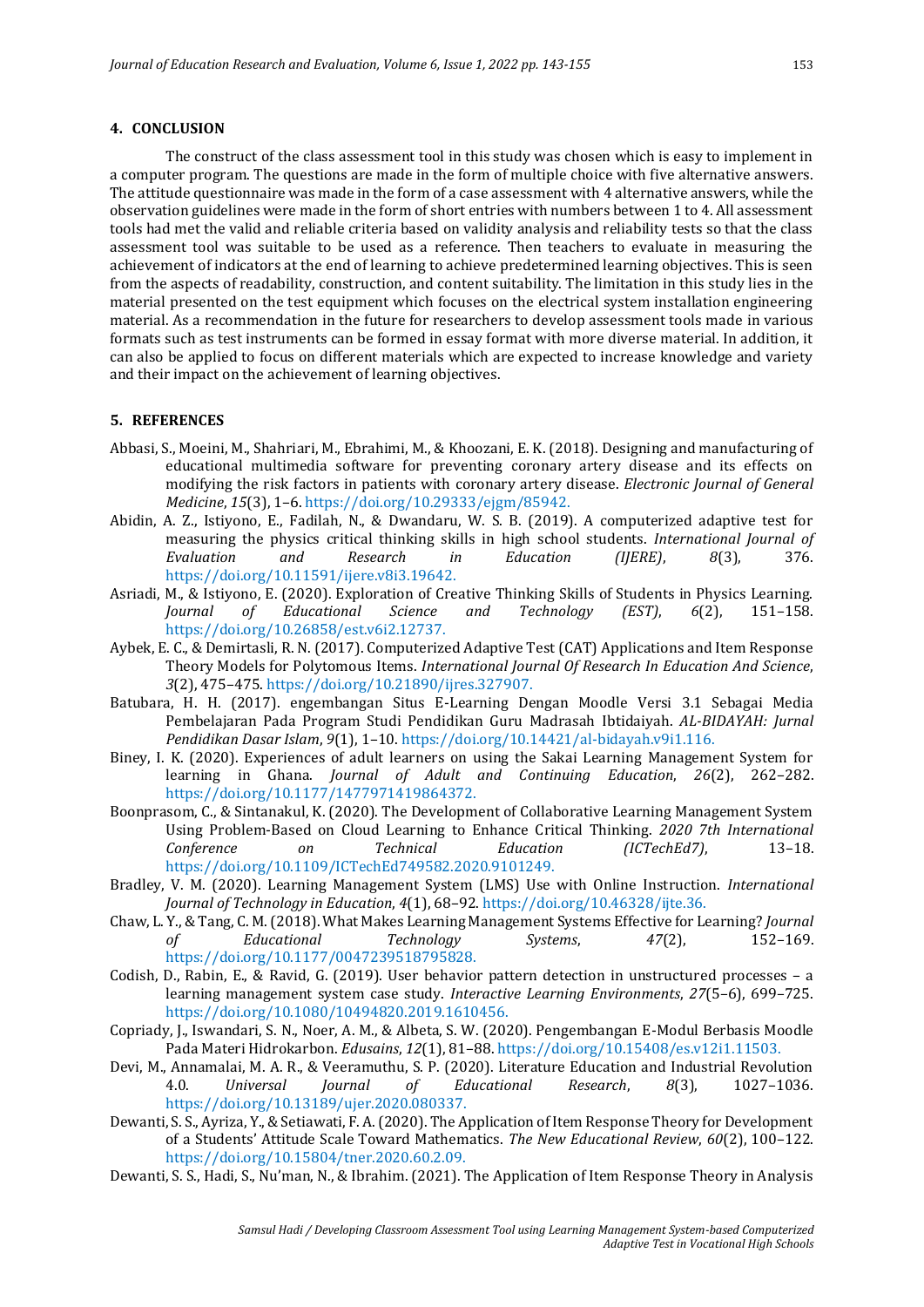of Characteristics of Mathematical Literacy Test Items. *İlköğretim Online*, *20*(1), 1226–1237. https://doi.org/10.17051/ilkonline.2021.01.119.

- Fajrianthi, F., Hendriani, W., & Septarini, B. G. (2016). Pengembangan Tes Berpikir Kritis Dengan Pendekatan Item Response Theory. *Jurnal Penelitian Dan Evaluasi Pendidikan*, *20*(1), 45–55. https://doi.org/10.21831/pep.v20i1.6304.
- Fearnley, M. R., & Amora, J. T. (2020). Learning Management System Adoption in Higher Education Using the Extended Technology Acceptance Model. *IAFOR Journal of Education*, *8*(2), 89–106. https://doi.org/10.22492/ije.8.2.05.
- Febliza, A., & Okatariani, O. (2020). The Development of Online Learning Media by Using Moodle for General Chemistry Subject. *Journal of Educational Science and Technology (EST)*, *6*(1), 40. https://doi.org/10.26858/est.v6i1.12339.
- Gustiani, S. (2019). Research And Development (R&D) Method As A Model Design In Educational Research And Its Alternatives. *Holistics*, *11*(2). https://jurnal.polsri.ac.id/index.php/holistic/article/view/1849.
- Hadi, S., Retnawati, H., Munadi, S., Apino, E., & Wulandari, N. F. (2018). The Difficulties of High School Students in Solving Higher-Order Thinking Skills Problems. *Problems of Education in the 21st Century*, *76*(4), 520–532. https://doi.org/10.33225/pec/18.76.520.
- Hardyanto, R. H., & Surjono, H. D. (2016). Pengembangan dan Implementasi E-Learning Menggunakan Moodle dan Vicon Untuk Pelajaran Pemrograman Web di SMK. *Jurnal Pendidikan Vokasi*, *6*(1), 43. https://doi.org/10.21831/jpv.v6i1.6675.
- Haryanto, H. (2013). Pengembangan Computerized Adaptive Testing (Cat) dengan Algoritma Logika Fuzzy. *Jurnal Penelitian Dan Evaluasi Pendidikan*, *15*(1), 47–70. https://doi.org/10.21831/pep.v15i1.1087.
- Hu, X., Ng, J., Tsang, K. K. Y., & Chu, S. K. W. (2020). Integrating Mobile Learning to Learning Management System in Community College. *Community College Journal of Research and Practice*, *44*(10), 722– 737. https://doi.org/10.1080/10668926.2019.1640146.
- Hussin, A. A. (2018). Education 4.0 Made Simple: Ideas For Teaching. *International Journal of Education and Literacy Studies*, *6*(3), 92–98. https://doi.org/10.7575/aiac.ijels.v.6n.3p.92.
- Istiyono, E., Dwandaru, W. B., & Rahayu, F. (2018). The Developing Of Creative Thinking Skills Test Based On Modern Test Theory In Physics Of Senior High Schools. *Jurnal Cakrawala Pendidikan*, *37*(2). https://doi.org/10.21831/cp.v37i2.19233.
- Jana, S., & Khatun, S. (2021). Towards Selecting Effective Open Source Learning Management System/Software (OSLMS) for Higher Education Domain. *Higher Education for the Future*, *8*(1), 47– 70. https://doi.org/10.1177/2347631120970083.
- Kezer, F. (2021). The Effect of Item Pools of Different Strengths on the Test Results of Computerized-Adaptive Testing. *International Journal of Assessment Tools in Education*, *8*(1), 145–155. https://doi.org/10.21449/ijate.735155.
- Lase, D. (2019). Pendidikan di Era Revolusi Industri 4.0. *Sundermann: Jurnal Ilmiah Teologi, Pendidikan, Sains, Humaniora Dan Kebudayaan, 12*(4), 28–43. https://doi.org/10.36588/sundermann.v1i1.18.
- Liao, Y., Loures, E. R., Deschamps, F., Brezinski, G., & Venâncio, A. (2018). The impact of the fourth industrial revolution: A cross-country/region comparison. *Production*, *28*(1), 1–18. https://doi.org/10.1590/0103-6513.20180061.
- Liu, Q., & Geertshuis, S. (2021). Professional identity and the adoption of learning management systems. *Studies in Higher Education*, *46*(3), 624–637. https://doi.org/10.1080/03075079.2019.1647413.
- Ngafeeson, M. N., & Gautam, Y. (2021). Learning Management System Adoption: A Theory of Planned Behavior Approach. *International Journal of Web-Based Learning and Teaching Technologies*, *16*(1), 27–42. https://doi.org/10.4018/IJWLTT.2021010104.
- Noreen, S. (2020). Implementation of Learning Management System: A Way Ahead on the Digital Journey in Distance Learning. *Open Praxis*, *12*(3), 329–342. https://doi.org/10.5944/openpraxis.12.3.1086.
- Putra, E. A., Sudiana, R., & Pamungkas, A. S. (2020). Pengembangan Smartphone Learning Management System (S-LMS) Sebagai Media Pembelajaran Matematika di SMA. *Kreano, Jurnal Matematika Kreatif-Inovatif*, *11*(1), 36–45. https://doi.org/10.15294/kreano.v11i1.21014.
- Retnawati, H. (2017). The Dif Identification in Constructed Response Items Using Partial Credit Model. *International Journal of Assessment Tools in Education*, *5*(1), 73–89. https://doi.org/10.21449/ijate.347956.
- Rizal, R., Rusdiana, D., Setiawan, W., & Siahaan, P. (2020). Students Perception of Learning Management System Supported Smartphone: Satisfaction Analysis in Online Physics Learning. *Jurnal Pendidikan IPA Indonesia*, *9*(4), 600–610. https://doi.org/10.15294/jpii.v9i4.25363.
- Rudibyani, R. B., Perdana, R., & Elisanti, E. (2020). Development of Problem-Solving-Based Knowledge